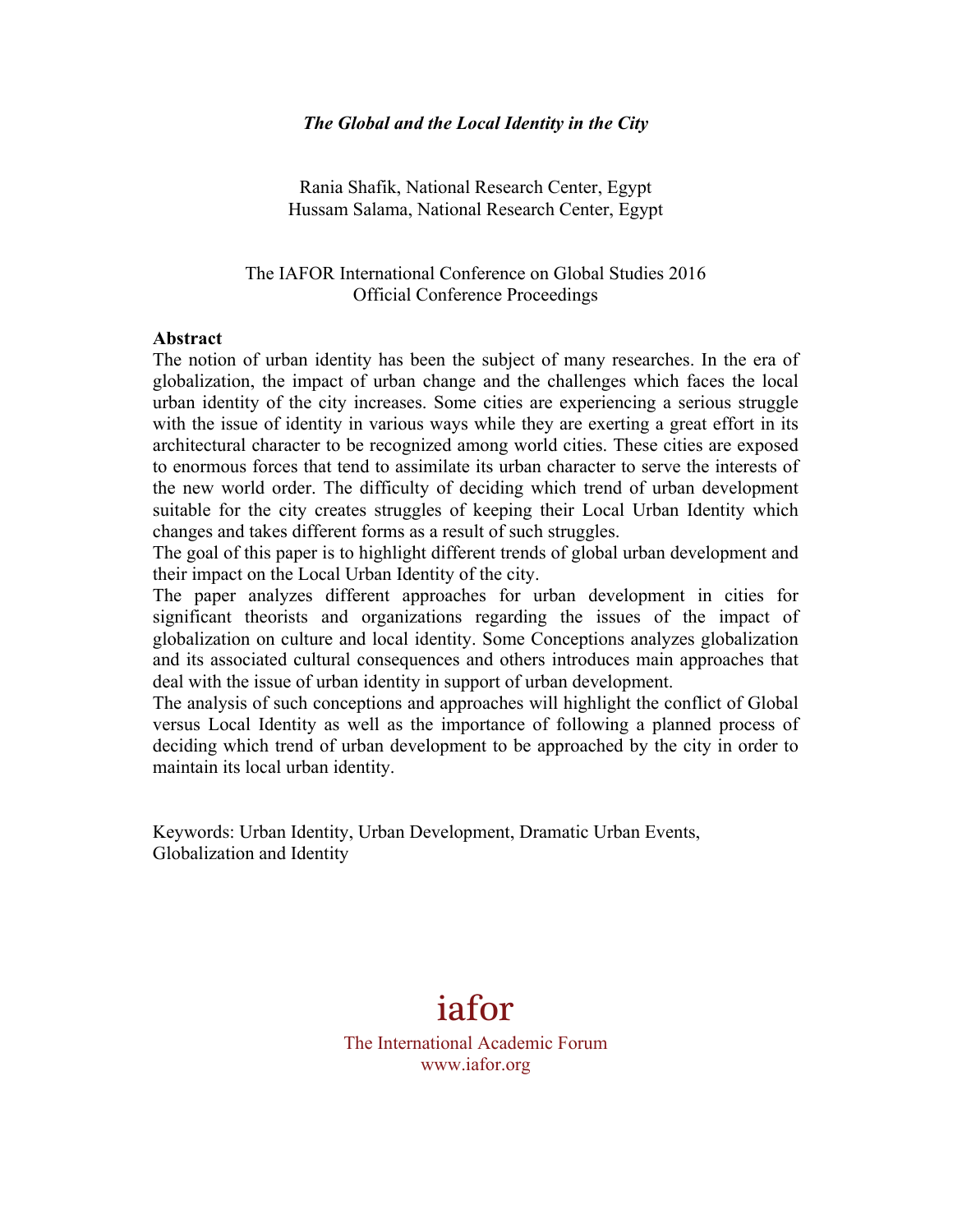## **Introduction**

Urban Identity has been one of the key issues for the contemporary urban development. The word 'Urban Identity' refers primarily to the identity of people living in the city environment as well as the identity of the urban areas itself. The two are interconnected; the identity of city bears on the identity of those living in it and vice versa. The urban environment reflects human needs and values.

The Urban identity of a place is the product of the economic and cultural interactions of a society as determined by its natural response to its environment. It is frequently related to geographical location and a specific sense of place, a place which maybe characterized by a distinctive climate, and particular geographical, cultural, architectural, social and other characteristics.

Urban identity is an important issue in contemporary urban planning due to recent weakening of traditional architecture in cities. The loss of urban identity has negative impact on the sociocultural aspects in the lifestyle of people. On the other hand recognizing the value of urban identity in public realm, acts as a vital aspect in the quality of life experienced by communities.

The goal of this paper is to highlight different trends of urban development and their impact on the Local Urban Identity of the city. It analyzes different approaches for urban development in cities for significant theorists and organizations regarding the issues of the impact of globalization on culture and local identity. Some Conceptions analyzes globalization and its associated cultural consequences and others introduces main approaches that deal with the issue of urban identity. Four different approaches and conceptions for theorists and architects will be studied in this issue: Jan Nederveen Pieterse Conception, Robert J. Holton conception and the European URBACT approach.

## **Jan Nederveen Pieterse Conception**

Jan Nederveen Pieterse is a Professor of Global Studies and Sociology in the Global & International Studies Program at the University of California, Santa Barbara . He focuses on cultural studies which are known in his book as Hybridity Theory. The concept of hybridity serves as a tool for interpreting the cultural dimensions of globalization. Pieterse introduces a new perspective in the Global and Cultural fields which is Global Multiculture. In his perspective, globalization in cultural terms tends towards a global Mélange or mixture. He argues that globalization as hybridization opposes views which see the process as homogenizing, modernizing, and westernizing and that it broadens the empirical history of the concept. Pieterse introduces three paradigms of Globalization and Culture as follows: Cultural Differentialism, Cultural Convergence and finally Cultural Hybridization.

Cultural Differentialism in which the world is envisioned as a mosaic of largely separate cultures where old and new cultures are beside each other. Cultural Convergence where globalization leads to increasing sameness throughout the world (sameness in culture).Cultural Hybridization is the mixing of Cultures as a result of globalization and integration of global and local to produce new and distinctive hybrid forms that indicate mixing rather than homogenization.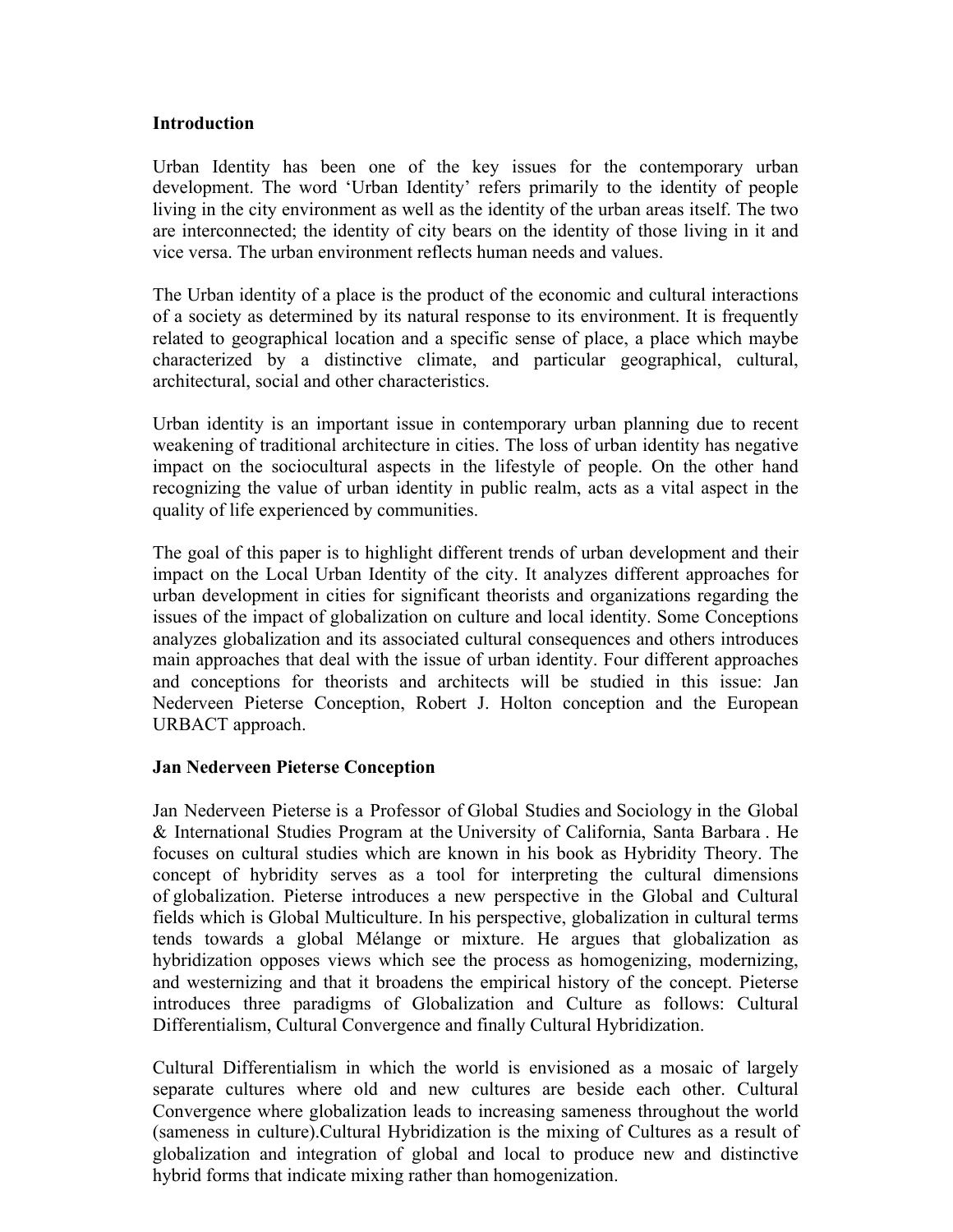Pieterse conception focuses on the impact of globalization in general on local culture. In his opinion, this effect only takes three forms. This also can be applied on the Global identity and local identity in architecture. Accordingly it could be argued that the impact of global identity on the local identity takes three forms. One is that historical and traditional buildings lies side by side in different patches. The second one is the global identity dominates and erases local identity. The third form is that the impact of globalization produces a hybrid form of identity, a mixture or fusion from the old and new.

# **Robert J. Holton Conception**

Robert J. Holton is at present Emeritus Professor of Sociology Chair at Trinity College, Dublin where he earlier held the Chair of Sociology. He is one of the best historical sociologists and wrote many publications in field of globalization. For him, globalization has been associated with a range of cultural consequences. Culture consequence of globalization is diverse and complex. He categorizes culture into three categories: Homogenization, Polarization and Hybridization.

Homogenization is the Global Culture is becoming standardized around a western or American pattern. Polarization is the presence of Cultural alternatives and resistance to western patterns. It can influence economic organization and technology, but culture is hard to standardize in societies. Hybridization explains that cultures borrow and incorporate elements from each other creating hybrid forms.

Holton's conception states that the impact of Global culture is centralized around the idea of western pattern. The influence of western pattern is easily absorbed than any other local pattern. In the case of urban identity, following Holton's concept, Global identity representing the American or western modern architecture dominates the city in one hand. On the other hand, there are other cities where the local identity resists any influence from global forces or global identity. However, in most cities there is a mixed or hybrid form of urban identity in which global and local identity are in harmony.

# **URBACT Approach**

URBACT is a European exchange and learning program promoting sustainable urban development. It enables CITIES to work together to develop solutions to major urban challenges, reaffirming the key role they play in facing increasingly complex societal changes. URBACT program is jointly financed by the European Union (European Regional Development Fund) and the Member States. They have almost 500 cities. This approach is very important to study because it is a direct application on how cities choose their trend of urban development keeping the issue of Urban Identity into consideration.

In URBACT, there are three main approaches that deal with the issue of urban identity in support of urban development and regeneration. The goal of these approaches is to develop a more attractive identity in order to attract people from the outside to the cities where the development take place. The three approaches are cultural heritage, city model change and repair and reinvent.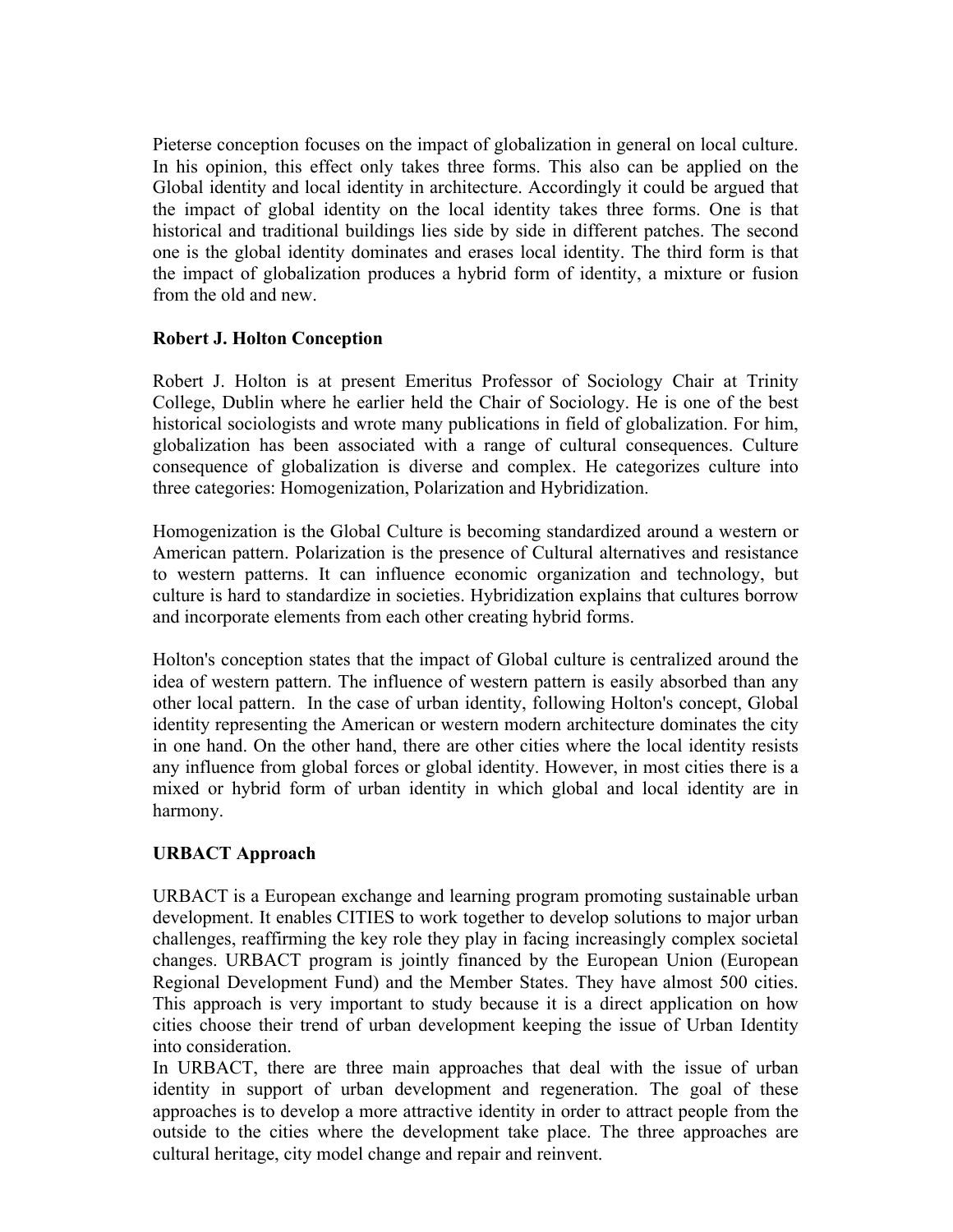In Cultural heritage approach, old buildings are used to attract people and use it in branding the city. In the city model change approach, the developments of the city change its identity into a brand new identity to attract people and global flows. Finally the repair and reinvent approach, uses empty plots and destroyed plots to repair them and reinvent them towards urban regeneration.

By analyzing these approaches in urban identity; the first approach depends revitalizing the local and traditional architecture in old city centers and historical areas in attracting people to the city. The second approach depends on introducing new global identity to the city and wiping the local and traditional identity and in that way the flow of people and economy will increase. The last approach depends on using empty and destroyed areas in the city in introducing the new global identity in the city, so the city will look like a patch work mixed between global and local identity.

## **Urban Development approaches and Urban Identity**

The above conceptions and approaches are similar in many ways and explains the different trends of interaction between global identity and local identity in urban development. The impact of Global flows on Local Urban Identity can either be that the new architecture is together beside the traditional architecture or the new architecture is prevailing all over the city or finally a new architecture that is characterized by taking the traditional architecture into consideration and in the same time absorbing the new global flows to produce a hybrid mix of global and local architecture.

The importance of these approaches is that they provide a better understanding of the nature of urban identity of cities. They help in analyzing the different forms of change in Urban Identity of the city and acts as an indicator and guide in the decision making process during the urban development of cities. The different approaches of urban development influence both the Urban Identity of the city and its masterplan as well. The different approaches in the urban development and master plan of the city based on the conceptions in this paper can be summarized into three methods: the cultural approach, the new model approach and the replacement approach.

The cultural approach usually focuses on maintaining and polishing the traditional and historical buildings which are usually in the city center. Through such buildings and historical places, the flow of people, product and money starts in the city and hence the city starts to be recognized as a World city. The new model approach focuses on erasing the old identity of the city and creating a brand new identity for the city which is affected by the global architecture. In this way, the city will be in the same level of other famous world city and have a brand new image. The replacement approach usually takes place in dense old cities that do not have enough spaces for mega developments, so they use the empty and destroyed plots and reinvent them towards a new global image for the city. Each approach has a unique influence on the city map than the other approaches. The below diagrams will show the form of each approach on the city map.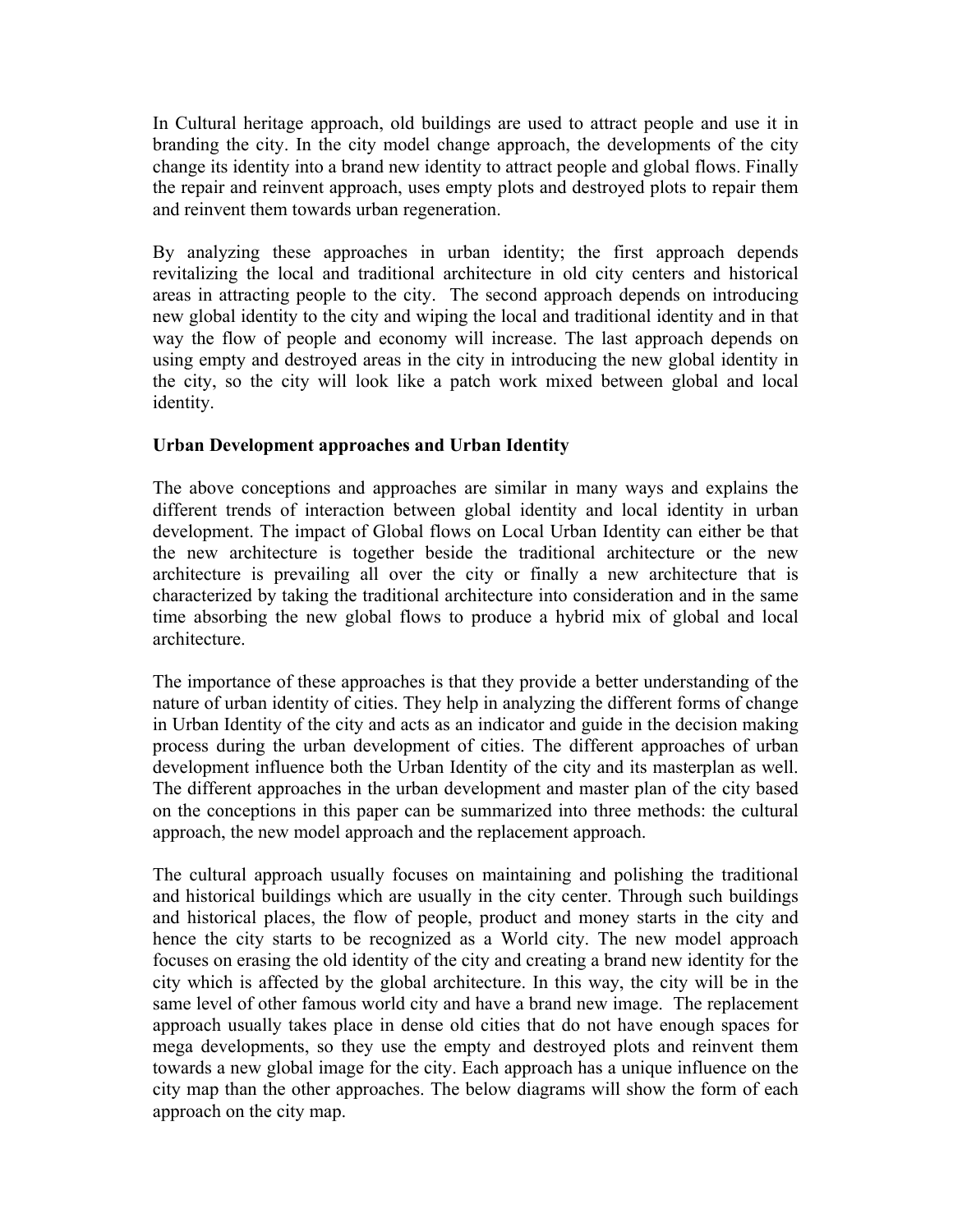

Figure (1): Diagram showing different approaches of urban development that affects the urban identity of the city

In the Cultural approach, old buildings are used to attract people and use it in branding the city. Usually the development takes place in the center of the city where the historical places are located. This approach focuses on the cultural and historical place in the city, so the map of the city looks like spots of new developments in the historical locations usually in the center of the city. Renewed historical places have many cultural events which attract the community as well as tourists and visitor. They usually interact and get involved with such places. The new developments are usually in harmony with the traditional one regarding the scale, skyline, materials and pattern. It also acts as source of knowledge and education as most of such places are involved in cultural events like music, theater and workshops.

The new Model approach influences the whole map of the city so that big lots of new developments are spread all over the city maps. Most of the developments of this approach influence many vital places of the city with huge areas. Usually the new developments exist in huge areas all around the city to gradually erasing the old identity of the city and introducing new imposed identity. In this way, the city will be in the same level of other famous world city and have a brand new image. The replacement approach looks like scattered plots around the city mostly in the peripheral parts of the city. The developments of this approach focus on small demolished spots far from the center of the city because the center is much occupied. Usually this approach takes place in dense cities where there are no empty plots for new developments. Instead the new developments are small and scattered.

The replacement approach looks like scattered plots around the city mostly in the peripheral parts of the city. The developments of this approach focus on small demolished spots far from the center of the city because the center is much occupied. Usually this approach takes place in dense cities where there are no empty plots for new developments. Instead the new developments are small and scattered. The resulting urban pattern of the city has a mosaic form with newly developed places beside other old undeveloped places. This approach respects the traditional identity in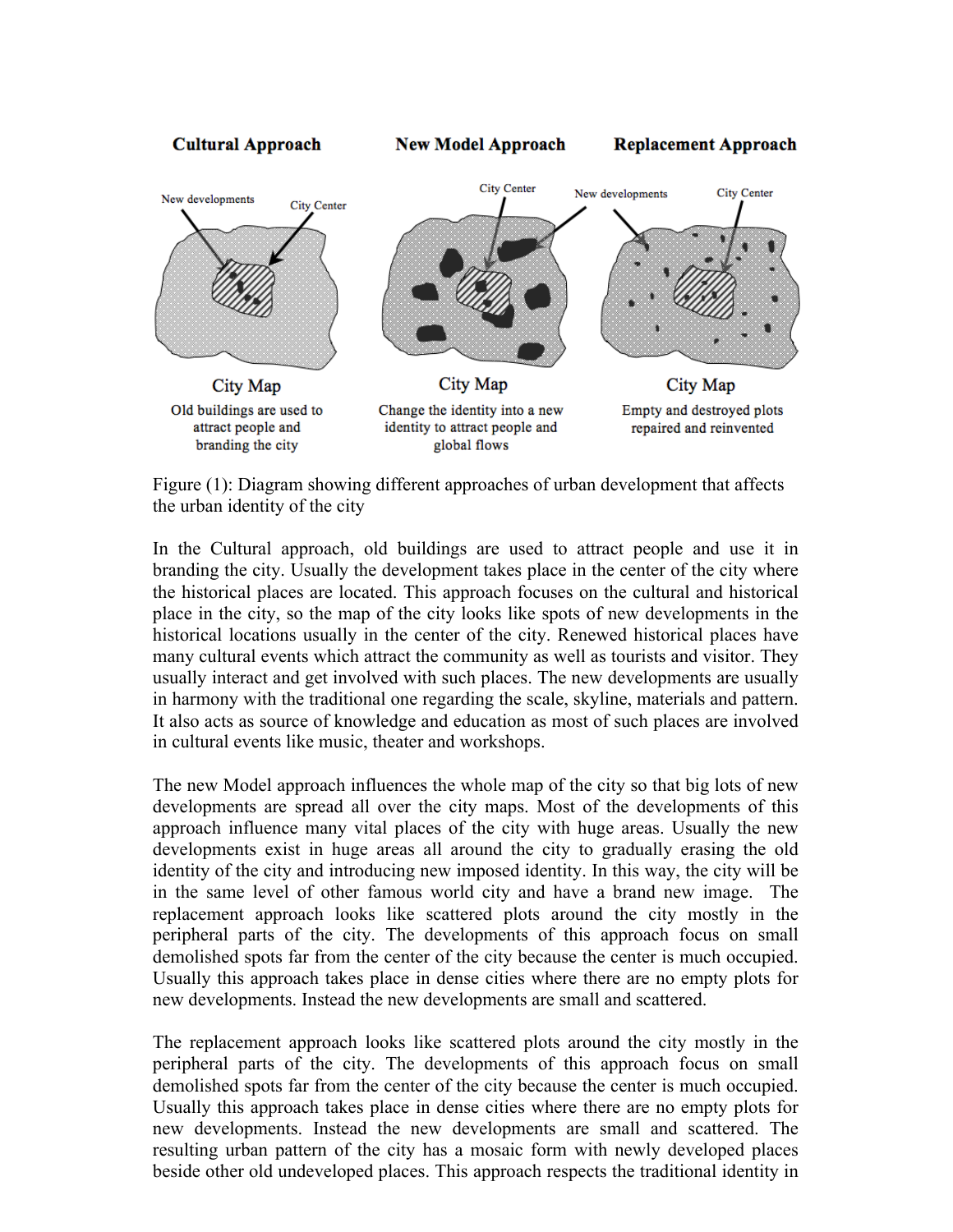its architectural style. The new developments are usually in harmony with the traditional one regarding the scale, skyline, materials and pattern. This kind of development produces a new product mixing the global with the local and trying to influence the core and real identity of the city. It absorbs and recognize the new and in the same time does not ignore the old.

# **Conclusion**

Urban identity is a very broad concept. It relates to tangible and intangible heritage: buildings, history, memories. Identity helps citizens become attached to their environment and confirms that it belongs to them, individually and collectively. This increases their willingness to advocate for a place. Identity can also help to improve the image of a city and supporting social transformation by positively influencing the place.

The perceived identity of a city by its people can also be used to identify and detect improvement measures towards the desired image and environment quality. For some cities it means that identity is an anchor, providing continuity for development, preserving rich traditions of communities, and making sure that changes brought about by time do not lose the essential qualities of the city itself. For the process of urban rehabilitation and development, it means to respect and even build on the positive local identity as it provides a sense of home, security and community for the civil society.

The different conceptions and approaches in the field of globalization, culture and identities help in explaining the different trends of interaction between global identity and local identity in urban development and in monitoring and tracing the forms of change of urban identity in a city. These forms of change in local urban identity of cities acts as a guideline for decision makers and city planners in deciding the right approach to embrace for the urban development of the city keeping in mind its local urban identity.

Conscious Architecture and urban development shapes contemporary cities while recognizing traditional architecture, maintaining the urban identity, ensuring sustainable developments and reflecting the social values; all of this using the new technologies in materials and structures.